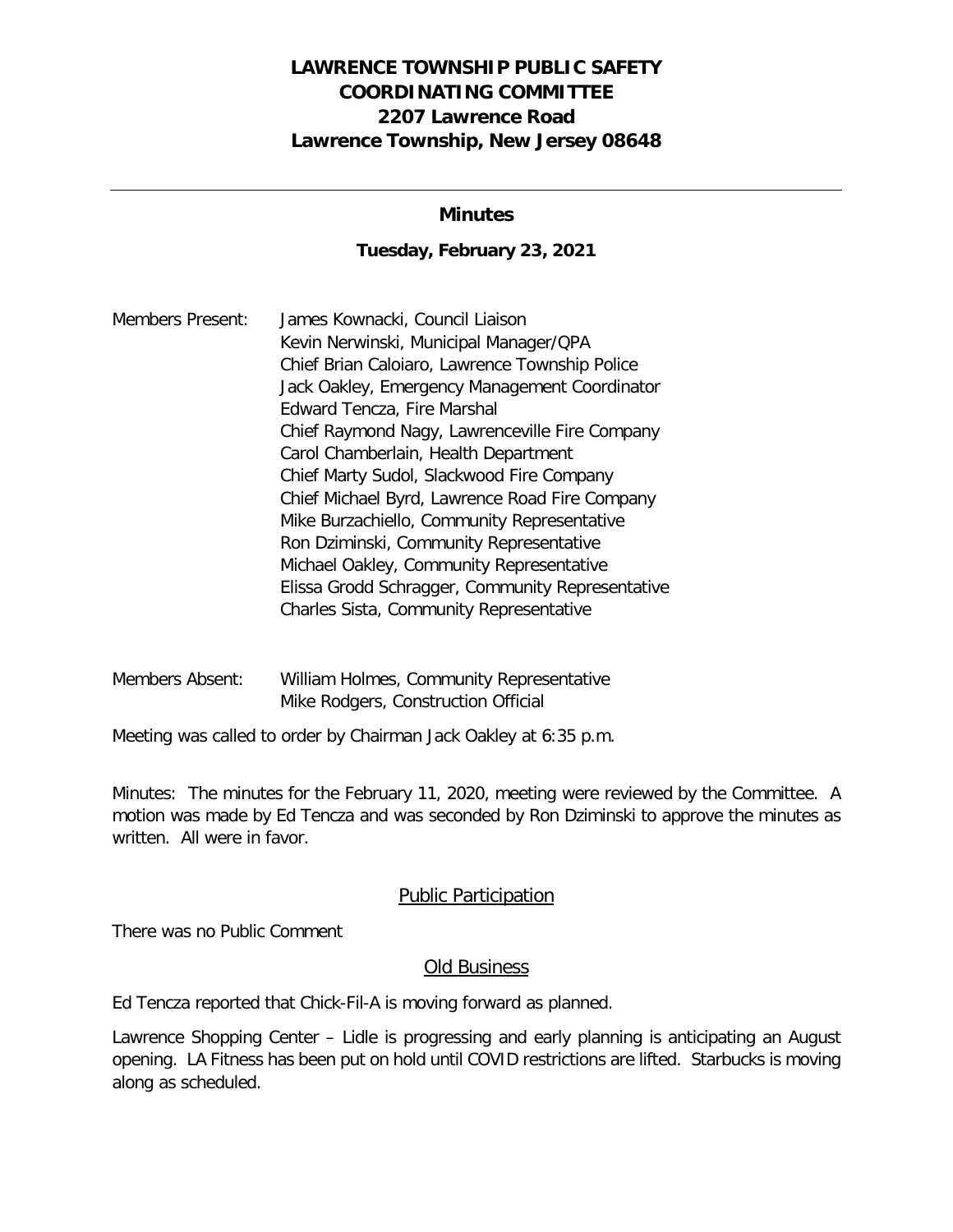#### New Business

Carol Chamberlain reported the Lawrence Township Health Department continued to be busy with COVID-19 concerns. The health Office is working with Mercer County on vaccine clinics which will be administered at the Cure Arena in Trenton. People should be registering online with the State.

At this time Jack Oakley recognized Carol Chamberlain's retirement after 35 years of dedicated service to the Township. Carol has been an important asset to the Township and the residents she serves, dedicating her time and caring to those she is helping. She will be very missed. Thank you, Carol, for your hard work and dedication.

Each fire chief reported on their equipment: Station 21 has Engine 21 out of service. Mike Byrd reported at Station 22 has their new pumper in service and Ray Nagy reported that Station 23 has all vehicles in-service. Jack Oakley reports that EMS 129-4 is out of service with engine problems.

Fire Department advised committee members that on January 15 there was a fire on Heritage Way and that a hydrant was out of service and TWW did not notify us of the problem. Discussion continued that TWW occasionally will advise us, but on this instance, we were not aware of the hydrant. It was back in service the next day.

There was also a fire on President Avenue – PSE&G reports this was caused by a boiler problem. Carbon monoxide levels were at 500 mpm and no CO detector was on-site.

Jack Oakley thanked Kevin Nerwinski for his blog honoring the EMTs and their service this year during COVID-19 pandemic. It was recognized and appreciated.

Chief Caloiaro discussed the new legalization of marijuana. This law has been passed and now the Police Department has to provide answers for all the questions they are receiving. It is his belief that it is dangerous for kids and there are not enough experts to provide needed answers to the concerns we have. It will be a serious challenge for law enforcement and NJ police departments are not yet prepared for this.

Chief Caloiaro also announced that Volunteers of America are now working with the Police Department. These volunteers will be stationed in the police building and will be available 40 hours a week to assist with social service problems i.e., homelessness, drug addiction, domestic violence and will assist councilors in our schools.

#### Other Business/Correspondence

Jack Oakley introduced Charles Sista who has been appointed as a member of the Public Safety Committee. Let's all welcome him.

Mike Burzachiello began a discussion regarding the fire hydrants at the new Cobblestone development. These hydrants are a new style and were apparently improperly installed. Ed Tencza will check to see if this problem was corrected. Further discussed continued as to hydrants not being properly marked when the water is shut off. Career staff is going to be checking all hydrants in the spring to ensure they are operational. It was suggested that firemen should be marking hydrants that are not working and it should not take several months for a hydrant to be repaired and operational. Kevin Nerwinski stressed that hydrants MUST be managed and it needs to be a priority and taken care of immediately. Per Township ordinance, hydrants must be shoveled out after a snow fall.